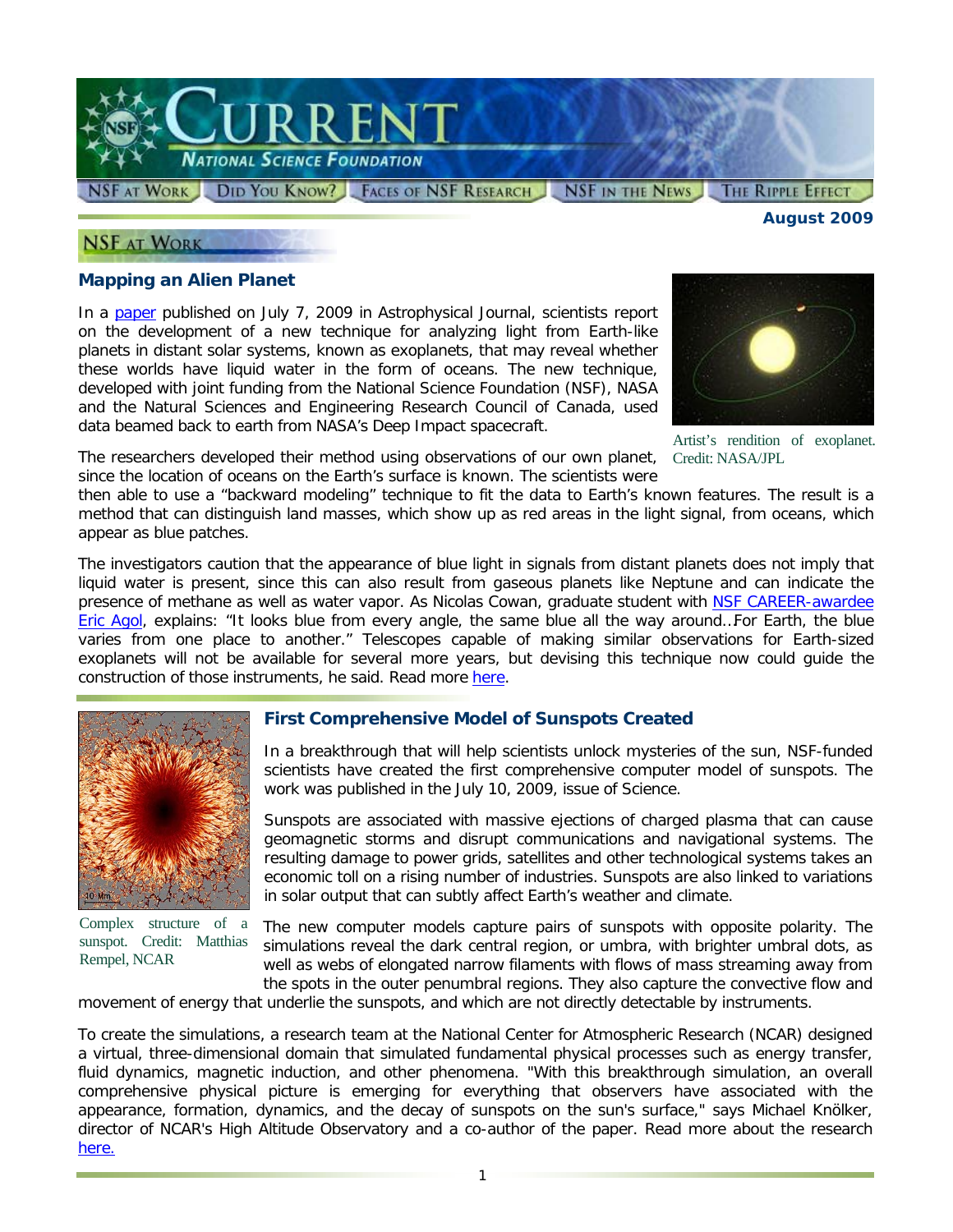# *August 2009*

# **Nanoscience Center Educates Community, Produces Jobs**

The NSF-funded [Northwestern University-Nanoscale Science and Engineering Center](http://www.nsf.gov/cgi-bin/goodbye?http://www.nsec.northwestern.edu/index.htm) (NU-NSEC), directed by professor Chad Mirkin, is one of 19 [NSF-funded NSECs](http://www.nsf.gov/cgi-bin/goodbye?http://www.nsecnetworks.org/programs.php) around the country dedicated to providing coherence and direction for U.S. nanotechnology research and education.

NU-NSEC collaborates with local laboratories to develop chemical and biological detection tools. The center's research has already led to 600 publications, 125 invention Credit: Chad Mirkin disclosures, and over 30 patents, according to Kathleen Cook of Northwestern's

Gold nanoparticle.

International Institute for Nanotechnology. [One notable success](http://www.nsf.gov/news/news_summ.jsp?cntn_id=100761) was the development of a selective detection system that senses a protein linked to Alzheimer's disease. This has the potential to be a tool for early diagnosis of Alzheimer's, improving the lives of patients and lowering health care costs.

In addition to developing cutting-edge technologies, the center is devoted to educating students, researchers, and the general public on issues and practices in nanotechnology. Along with graduate fellowships and undergraduate research opportunities, partnerships have been developed with local museums and high schools to promote informal science education. Furthermore, NU-NSEC has launched 14 start-up companies, stimulating research and creating jobs. NU-NSEC hosts a multitude of educational programs for the general public, including an interactive Web site and numerous seminars and meetings on nanotechnology. A listing of the center's seminars is available [here.](http://www.nsf.gov/cgi-bin/goodbye?http://www.iinano.org/content/Calendar/index.htm)



## **New Class of Supernovae Discovered by Young Scientist**

Carl Sagan was fond of saying, "We are star-stuff," which refers to the astrophysical theory that all of the atoms in our bodies were created inside stars. When those stars go supernova, they explode and spew their material into space. The clouds of atoms, attracted by gravity, swirl to form solar systems and planets, such as our own earth.

Caroline Moore. Credit: Robert E. Moore

Now, a 14-year-old amateur astronomer has discovered a new type of supernova that appears to be different from all previously known classes of supernovae. Caroline Moore of Warwick, N.Y., found the supernova in November 2008 while analyzing data

sets in her home observatory. Later analysis by [Alexei Filippenko, an NSF-funded researcher](http://www.nsf.gov/awardsearch/showAward.do?AwardNumber=0607485) at the University of California-Berkeley, showed that Moore's discovery was intermediate in size between a supernova and a smaller nova. "It's really a strange supernova," said Moore. "A supernova is a huge explosion deep in the core of a star, whereas a nova is an explosion on the outside surface of a star."

When a white dwarf star is gravitationally bound to another star, the white dwarf can steal material from its companion, leading to a potentially unstable situation and an explosion which involves only the surface material of the star. This is called a nova. In a supernova explosion, on the other hand, the star either completely explodes or its core collapses in on itself.

Moore's discovery, now known as Supernova 2008ha, was approximately a thousand times brighter than a nova, yet a thousand times less luminous than a supernova, something which had never been seen before. Filippenko says that Moore's discovery has sent astronomers in a new direction as they seek to understand supernovae and also shows "that ordinary people, who have ordinary jobs not in the sciences, can also contribute to actual research." Read more about the research [here.](http://www.nsf.gov/discoveries/disc_summ.jsp?cntn_id=115097&org=NSF)

## **DID YOU KNOW?**

As part of President Obama's "New Energy for America" plan, the administration will provide opportunities for thousands of American students to pursue careers in science, engineering, and entrepreneurship related to clean energy. NSF is joining the Department of Energy in sponsoring programs intended to inspire students to pursue energy-related careers in science and engineering. NSF programs include Graduate Fellowships, Research Experiences for Undergraduates in clean energy, research in K-12 science education, informal outreach using television programs and museum exhibits, specialized energy centers within America's colleges and universities, and [many](http://www.nsf.gov/news/news_summ.jsp?cntn_id=114700)  [other initiatives.](http://www.nsf.gov/news/news_summ.jsp?cntn_id=114700)

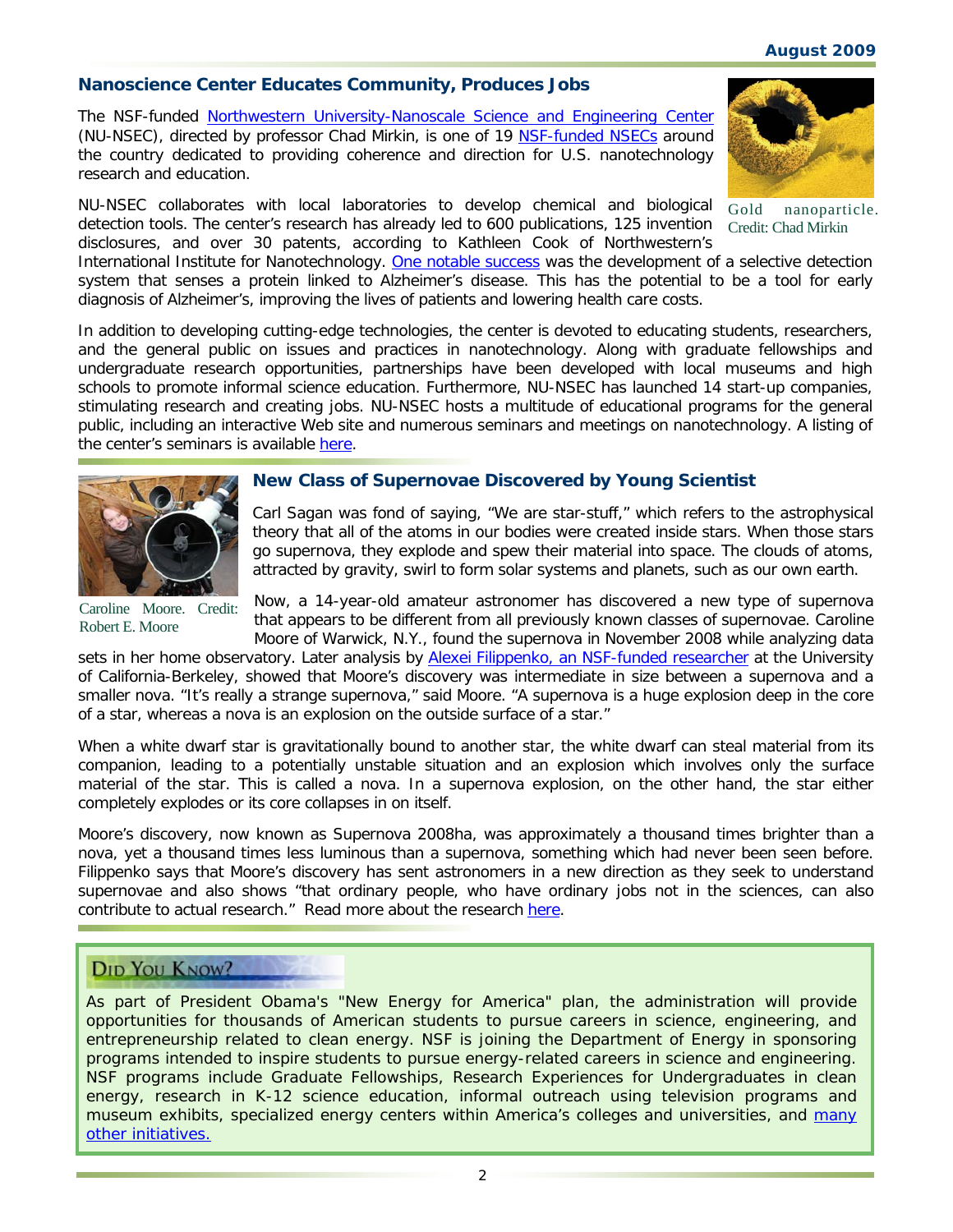#### **FACES OF NSF RESEARCH**

#### **Researcher Investigates Pollution and Climate Change**

Dr. Barbara Finlayson-Pitts's researchers at the AirUCI Environmental Molecular Science Institute at the University of California (UC) in Irvine are used to seeing their boss rushing around the building, whirling from lab to lab, to and from meetings, and back to her lab again. Finlayson-Pitts has a good reason to rush: her team is investigating the causes and effects of air pollution, in Los Angeles and on a global scale, and in such a sensitive area, there is no time to waste.

Finlayson-Pitts is a professor of chemistry in the School of Physical Sciences at UC-Irvine, as well as the Director of AirUCI. Her deep concern for environmental issues has led her to study the unique chemical reactions that occur in the air above coastal urban areas. This year, her research was recognized with the Coalition for Clean Air's 2009 Carl Moyer Award for Scientific Leadership and Technical Excellence.



Barbara Finlayson-Pitts. Credit: UC-Irvine

The AirUCI team is studying chemical reactions at the air-water interface, an aspect of atmospheric chemistry about which little is known. Most research in atmospheric science has been in either the gas phase, since the atmosphere is mostly a continuous gas phase, or in the liquid phase, such as the bulk of water droplets in the air. But Finlayson-Pitts has found that, when these two phases meet, something that resembles neither happens. "We don't know that the same chemistry applies on the surface. In fact, we have pretty good evidence that it does not," says Finlayson-Pitts. Her team at AirUCI is studying chemical reactions at the air-water interface in order to further our understanding of the full scope of the effect of man-made emissions.

"The science we are doing is exciting, because it illuminates new evidence about both air pollution and climate change," says Finlayson-Pitts. She stresses how much these two hazards are connected. "It starts with fossil fuel emissions, causing air pollution on a regional and global scale," and the presence and chemical composition of the emitted particles has an effect on the climate. As Finlayson-Pitts sees it, "It's not just about carbon dioxide."

More detailed information about Finlayson-Pitts and her research, including recent articles in *Science* and *PNAS,* can be found [here](http://www.nsf.gov/cgi-bin/goodbye?http://www.chem.uci.edu/airuci).

## **NSF IN THE NEWS**

[Mysterious Tremors Detected on San Andreas Fault](http://www.nsf.gov/cgi-bin/goodbye?http://www.google.com/hostednews/ap/article/ALeqM5jficMB9R4grVIH4DsO8bMOCskHqgD99B30O81) (*Associated Press*) A spike in underground rumblings on a section of California's San Andreas Fault has been detected, suggesting underground stress may be building faster than expected. The work was partly funded by NSF.

[Tropical Rain Band Is Shifting North](http://www.nsf.gov/cgi-bin/goodbye?http://www.msnbc.msn.com/id/31709811/ns/us_news-environment/) (*MSNBC)* Earth's most prominent rain band, near the equator, has been moving north at an average rate of almost a mile a year for three centuries, likely because of a warming world, say scientists whose work is partially funded by NSF.

[Food Storage Began Well Before Farming](http://www.nsf.gov/cgi-bin/goodbye?http://abcnews.go.com/Technology/wireStory?id=7902310) (*ABC News*) People were storing grain long before they learned to domesticate crops, according to research partially funded by NSF. The conclusions are the result of the recent discovery of 11,300-year-old granaries in Jordan.

[South Pole Doctor Who Treated Herself for Cancer Dies](http://www.nsf.gov/cgi-bin/goodbye?http://www.washingtonpost.com/wp-dyn/content/article/2009/06/24/AR2009062403094.html) (*Washington Post)* Jerri Nielsen, the doctor who treated herself for breast cancer while working at NSF's Antarctic research station, died June 23, 2009 after her cancer, which had been in remission, returned.

[Bees Sterilize Their Hives](http://www.nsf.gov/cgi-bin/goodbye?http://news.bbc.co.uk/earth/hi/earth_news/newsid_8152000/8152574.stm) (*BBC*) NSF-funded scientists have discovered that honeybees sterilize their hives with an anti-microbial resin, giving the entire colony a type of social immunity and decreasing the need for individual bees to maintain a strong immune system.